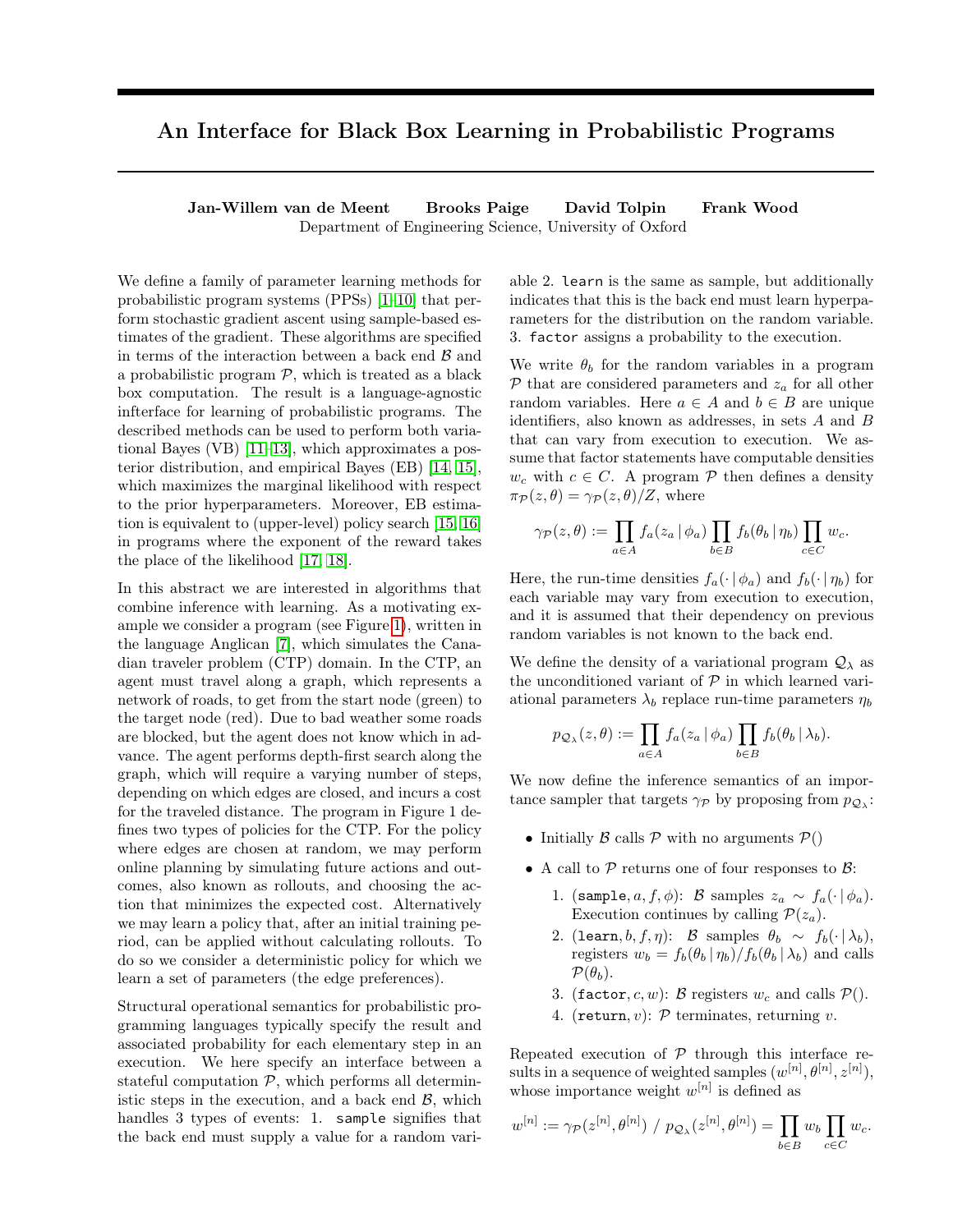<span id="page-1-0"></span>

Figure 1: A Canadian traveler problem (CTP) implementation in Anglican. The function dfs-agent walks the graph by performing depth-first search, calling a function policy to choose the next destination based on the current and unvisited locations. The function make-random-policy returns a policy function that selects destinations uniformly at random, whereas make-edge-policy constructs a policy that selects according to sampled edge preferences  $(Q \cup v)$ . By learning a distribution on each value  $(Q \cup v)$  through gradient ascent on the marginal likelihood, we obtain a heuristic offline policy that follows the shortest path when all edges are open, and explores more alternate routes as more edges are closed.

This importance sampling protocol allows us to perform black box variational inference (BBVI) [\[12,](#page-2-10) [13,](#page-2-3) 15, which optimizes a lower bound  $\mathcal{L}_{\lambda}$  on log Z

$$
\mathcal{L}_{\lambda} = \mathbb{E}_{p_{\mathcal{Q}_{\lambda}}}[\log \gamma_{\mathcal{P}}(z,\theta) - \log p_{\mathcal{Q}_{\lambda}}(z,\theta)],
$$
  
=  $\log Z - D_{\text{KL}}(p_{\mathcal{Q}_{\lambda}}(z,\theta) || \gamma_{\mathcal{P}}(z,\theta)/Z) \le \log Z,$ 

by calculating a sample-based estimate of  $\nabla_{\lambda} \mathcal{L}_{\lambda}$ 

$$
\hat{\nabla}_{\lambda_b} \mathcal{L}_{\lambda} = \sum_{n \in \{n : b \in B_n\}} \nabla_{\lambda_b} \log p_{\mathcal{Q}_{\lambda}}(z^{[n]}, \theta^{[n]}) (\log w^{[n]} - \hat{b}_i),
$$

in which  $w^{[n]}$  is the importance weight defined above, and  $\hat{b}_b$  is a control variate (see [\[12,](#page-2-10) [13,](#page-2-3) [15\]](#page-2-5) for details). We note that this estimate only requires calculation of  $\nabla_{\lambda_b} \log p_{\mathcal{Q}_{\lambda}}(z, \theta)$ , which is trivial since  $\lambda$ -dependent terms in  $p_{\mathcal{Q}_{\lambda}}(z,\theta)$  are independent by construction.

This gradient estimator can be used in 3 types of learning algorithms. In VB estimation we consider updates

$$
\lambda_{k+1} = \lambda_k + \rho_k \hat{\nabla}_{\lambda} \mathcal{L}_{\lambda} \big|_{\lambda = \lambda_k},
$$

where  $\rho_k$  is a Robbins-Monro sequence of step sizes [\[19\]](#page-2-11).

In EB estimation we define the lower bound  $\mathcal{L}_{\lambda,\lambda_k}$  in terms of a density  $\gamma_{Q_{\lambda_k}}$  where the learned distribution  $p_{\mathcal{Q}_{\lambda_k}}$  replaces the prior, and perform updates

$$
\lambda_{k+1} = \lambda_k + \rho_k \hat{\nabla}_{\lambda} \mathcal{L}_{\lambda, \lambda_k} \big|_{\lambda = \lambda_k}
$$

.

In models where  $w_c = \exp(R_c)$  is defined in terms of the reward  $R_c$ , EB estimation is equivalent to policy search, and maximizes the expected reward [\[15\]](#page-2-5).

In summary, we have specified the inference semantics for a family of learning algorithms for probabilistic programs, in which importance sampling semantics are used as a basis for computation of a sample-based estimate of the gradient. This estimate can be calculated in any stystem that (a) implements the importance sampling interface defined above and (b) implements derivatives for the density of each primitive distribution type in the language. Since no automatic differentiation implementation is needed for this gradient estimate, this family of algorithms provides a natural "light-weight" baseline for learning in programs.